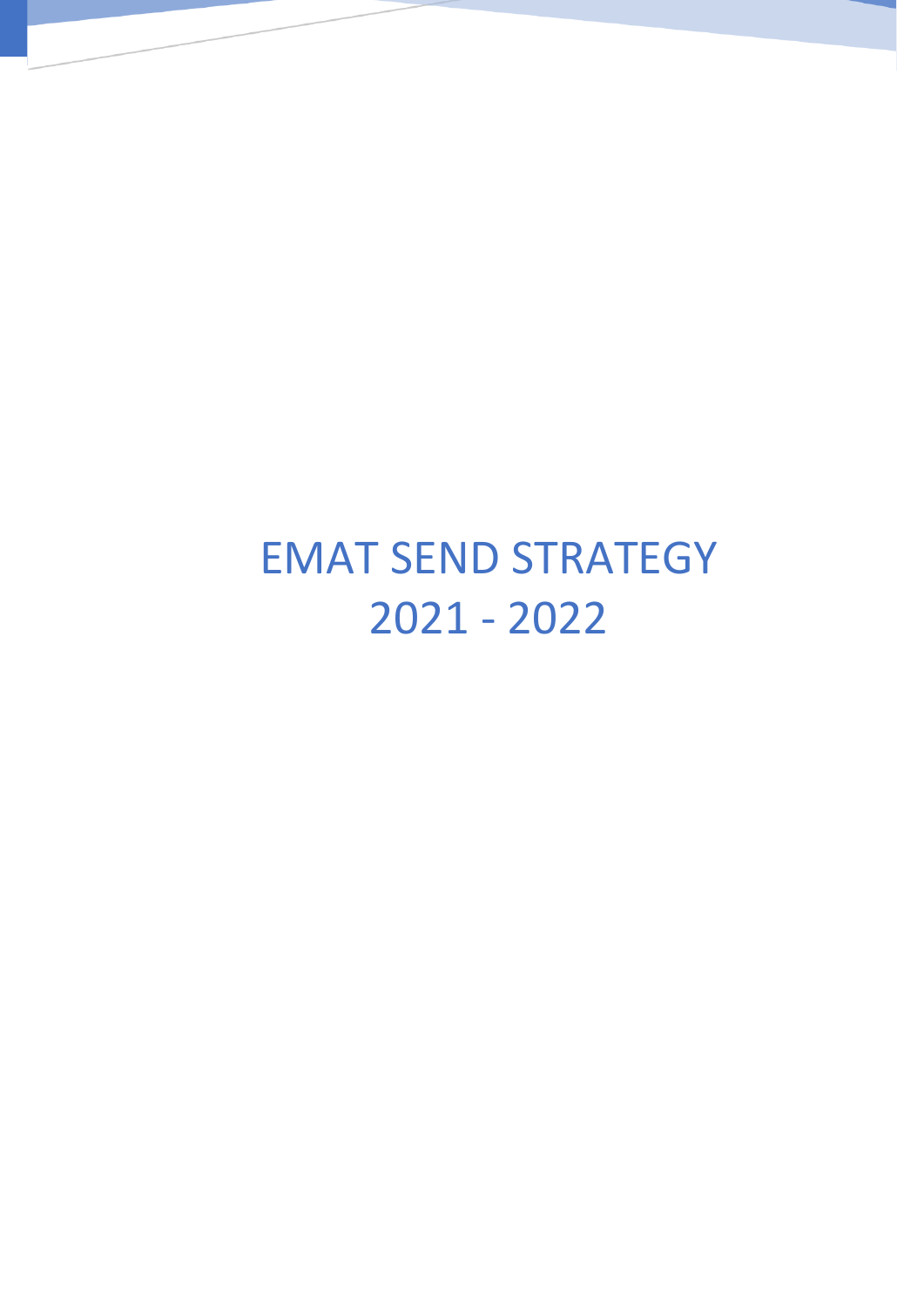# Who is it for?

The strategy is for everyone involved with special educational needs and disabilities in our academies, including families, principals, governors, SENCos, teachers and support staff.

Through the strategy we will ensure the progress of all pupils, including those who are disadvantaged and those with Special Educational Needs and Disabilities, through effective high quality first teaching and a Trust wide SEND strategy. We will build a strong infrastructure to improve support for SEND.

# What is EMAT's vision for children and young people with SEND?

Our vision for all young people attending a Trust academy is for them to achieve well, be happy and safe. Our core belief is that all pupils have a right to an ambitious and knowledge-rich curriculum – 'the best that has been thought and said.' This vision applies equally to pupils with and without special education needs and disabilities (SEND). We have a responsibility to ensure that all pupils with SEND are provided with the education, experiences and skills to lead full and meaningful lives, without constraint or cap to their ambition. We seek to be an acknowledged local beacon of excellence in provision for pupils with SEND. We aim to be the provider of choice for parents and families of young people with additional educational needs.

# In order to achieve this vision, we will:

- Continually seek to invest in staff, resources and expertise to improve our offer
- Be outward looking, working in close partnership with local agencies and other providers
- Ensure our curriculum is inclusive and accessible, whilst still maintaining high expectations
- Match the need for strong classroom climate with an understanding and appreciation of how to best support pupils with SEND
- Seek out and respond to feedback from all key stakeholders (parents, pupils, staff, local community)

# In doing this we will:

- Embody the mantra that 'every member of staff is a teacher of special educational needs and disabilities' in all interactions with pupils with SEND
- Never give up on any young person with SEND and go above and beyond to find a solution for them
- Use 'warm-strict' and 'flexible consistency' as our watchwords when supporting pupils with additional behavioural challenges
- Be champions for the right of all pupils with SEND to access a full and meaningful curriculum
- Enable pupils with SEND to develop the knowledge and skills to support a positive Post 16 destination